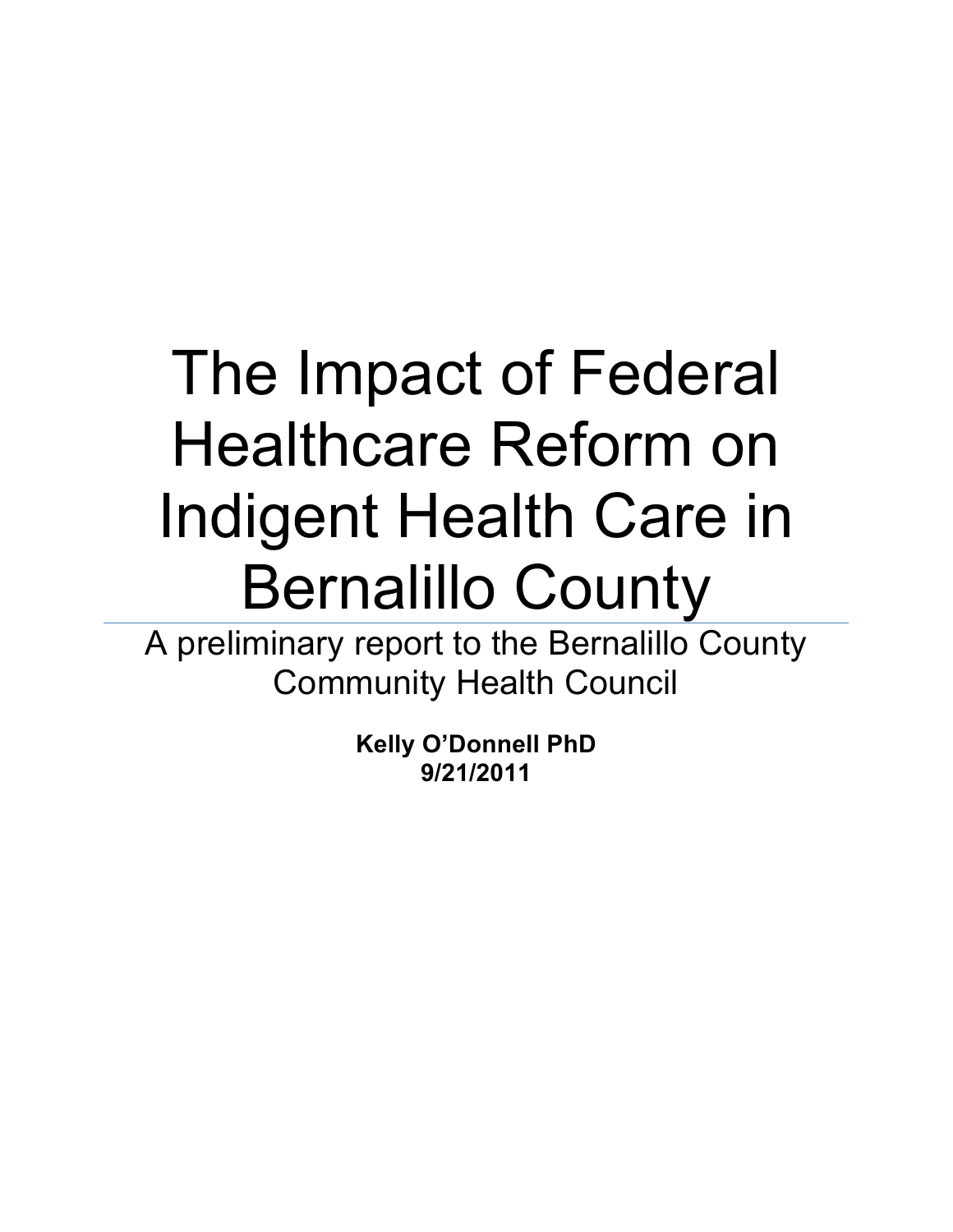# **I. EXECUTIVE SUMMARY**

- **EXECT** Beginning in 2014, everyone currently enrolled in UNM Care, University of New Mexico Hospital's "indigent managed care" program, will become eligible for affordable, federally subsidized health insurance, primarily through the expansion of New Mexico Medicaid to low income adults.
- 84% of UNM Care enrollees will be eligible for Medicaid after January 1, 2014. Due to their prior utilization of healthcare services, participation in UNM Care and the authority of some hospitals to make presumptive eligibility determinations, it is assumed that virtually all of these individuals will eventually enroll in Medicaid.
- ! The18%of UNM Care enrollees who have income too high to qualify for Medicaid and do not have access to affordable coverage through their employer will be eligible for heavily subsidized private coverage on the Health Insurance Exchange. Even if only half of these individuals eventually obtain coverage, in total over 90% of current UNM Care enrollees will have become insured.
- ! Even after full implementation of healthcare reform, not all New Mexicans who need health insurance will have it and not all those who have health insurance will have access to adequate and affordable healthcare.
- ! Low income individuals, particularly those experiencing temporary gaps in coverage and immigrants excluded from Medicaid or federal insurance subsidies, will continue to need health care that they cannot afford. New Mexicans who qualify for coverage may need help obtaining and retaining that coverage or navigating the healthcare system once they become insured.
- ! UNM Care can and should maintain access to care for low-income uninsured people until all elements of insurance reform are implemented.
- ! Once healthcare reforms are in place UNM Care can actively assist in making enrollment and retention in subsidized public and private insurance options simple and affordable**.**
- ! To improve the efficiency and effectiveness of healthcare reform-related outreach and enrollment, UNMHC Patient Financial Services should conduct an independent chart review of UNM Care enrollees to better understand their socioeconomic characteristics, patterns of healthcare utilization and specific needs.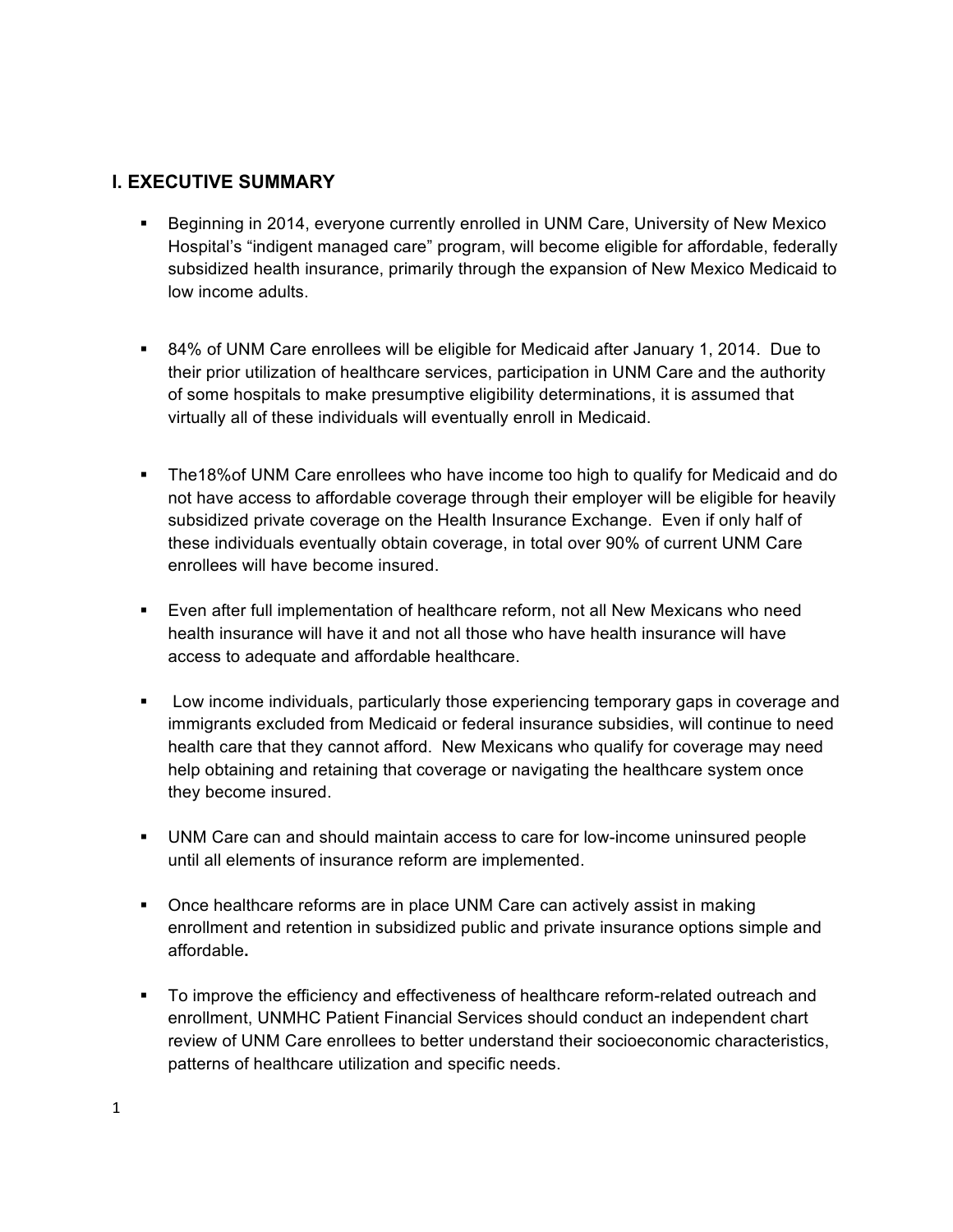- ! UNM Care statistics, including enrollment and utilization patterns, should be provided to the public in greater detail and on a quarterly or monthly basis.
- ! A system of clear and frequent communication with Bernalillo County officials should be implemented during the healthcare reform transition.
- ! UNMH should revisit its policy of excluding undocumented and newly legalized immigrants from UNM Care. There are strong public health and healthcare efficiency arguments for providing adequate healthcare, including preventive care, to all Bernalillo County residents regardless of immigration status.

# **II. INTRODUCTION**

Federal healthcare reform will substantially decrease the number of uninsured New Mexicans and save New Mexico governments and hospitals hundreds of millions in uncompensated care costs. Beginning in 2014, everyone currently enrolled in UNM Care, University of New Mexico Hospital's "indigent managed care" program, will become eligible for affordable, federally subsidized health insurance, primarily through the expansion of New Mexico Medicaid to low income adults. The uptake rate for Medicaid and other healthcare subsidies among UNM Care enrollees is expected to be high because they utilize healthcare services and have some familiarity with the healthcare system due to their participation in UNM Care. In addition, healthcare reform grants some hospitals the authority to make presumptive eligibility determinations for adults, meaning that many UNM Care enrollees will be automatically enrolled in Medicaid when they next seek health care.

Over 80% of UNM Care enrollees will be eligible for Medicaid after January 1, 2014. It is assumed that virtually all of these individuals will eventually enroll in Medicaid. The 20% of UNM Care enrollees who have income too high to qualify for Medicaid and do not have access to affordable coverage through their employer will be eligible for heavily subsidized private coverage on the Health Insurance Exchange. Even if only half of these individuals eventually obtain coverage, over 90% of current UNM Care enrollees will have become insured.

However, even after full implementation of healthcare reform, not all New Mexicans who need health insurance will have it and not all those who have health insurance will have access to adequate and affordable healthcare. Low income individuals, particularly those experiencing temporary gaps in coverage and immigrants excluded from Medicaid or federal insurance subsidies, will continue to need health care that they cannot afford. New Mexicans who qualify for coverage may need help obtaining and retaining that coverage or navigating the healthcare system once they become insured. Thus, charity care programs like UNM Care can and should remain a critical component of the healthcare safety net, but only if they adjust their priorities and programs to meet the changing composition and needs of the uninsured population.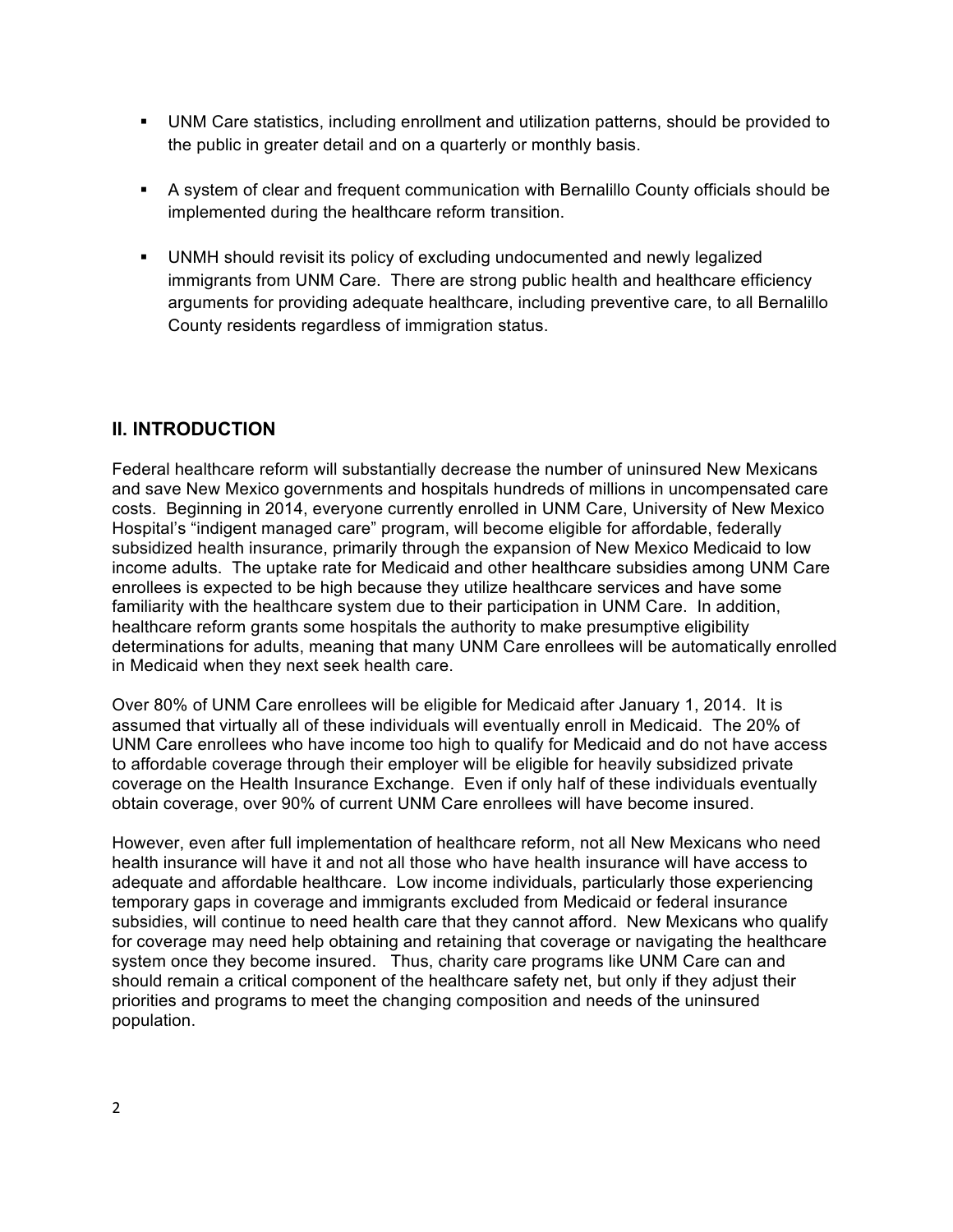#### **III. UNM CARE**

UNM Care is a program administered by University of New Mexico Hospital (UNMH) that provides subsidized healthcare to some low income Bernalillo County adults who do not qualify for other forms of public insurance such as Medicaid. To qualify for UNM Care patients must be US citizens or "qualified aliens" as defined under Title IV of The Personal Responsibility and Work Opportunity and Reconciliation Act of 1996, P.L. 104-193 (PRWORA)<sup>1</sup> and have income below 300% of the Federal Poverty Level  $(FPL)^{2,3}$ .

Although UNM Care in some ways resembles a managed care plan, it is not health insurance. Although clients can enroll in UNM Care to secure a new medical home in anticipation of seeking services in the future, eligibility for UNM Care is typically determined prospectively, after an individual has sought care at a UNM Care provider (usually UNMH) and has been determined to be medically indigent and otherwise eligible for the program. Once established, eligibility is good for one year. Once enrolled in UNM Care, patients are assigned a primary care physician (PCP) and can, for a modest sliding-scale co-payment, obtain "medically necessary" services including office visits, wellness examinations, routine immunization, limited behavioral health services, diagnostic services, hospitalization, medical, surgical and obstetric services, urgent and emergency care, prescriptions, radiology and lab services as well as physical, speech and occupational therapy at UNM Hospitals facilities, or through First Choice Community Health, First Nations Community Healthsource and Health Care for the Homeless. Fifty percent of UNM Care enrollees have a PCP at First Choice<sup>4</sup>. UNM Care can be secondary to commercial insurance or Medicare if the patient's PCP is a UNMH provider<sup>5</sup>.

|                              | Copayment           |      |                  |         |
|------------------------------|---------------------|------|------------------|---------|
|                              | Emergency           |      | In-Patient/Day   |         |
| Household Income as % of FPL | <b>Clinic Visit</b> |      | Dept/Diagnostics | Surgery |
| 0-100%                       |                     | \$0  | \$10             | \$25    |
| 100%-200%                    |                     | \$5  | \$20             | \$75    |
| 200%-300%                    |                     | \$10 | \$75             | \$300   |

#### **Table 1: UNM Care Copayment Schedule, 2011**

 $1$  PRWORA substantially restricted immigrants' eligibility for means-tested benefits programs, including Medicaid and the State Children's Health Insurance Program (SCHIP). In particular, with few exceptions, PRWORA restricts eligibility for such programs to "qualified aliens," defined as aliens: lawfully admitted for permanent residence; granted asylum (asylees); admitted as refugees; paroled into the United States for at least one year; granted conditional entry; who have been subjected to battery or extreme cruelty.

Qualified aliens are denied means-tested public benefits including Medicaid and SCHIP for their first five years in the US. PRWORA also applies to "state and local benefits programs"

 $\frac{2}{3}$  \$22,350 for a family of four in 2011.<br> $\frac{3}{3}$  The income eligibility ceiling for UNM Care was recently increased from 235% FPL (\$52,523 for a family of 4 in 2011) to 300% FPL. The data used in this analysis are from 2009 and thus reflect the previous 235% eligibility ceiling <sup>4</sup> Cuzmar, Ivette LISW UNM Health Sciences Center Office of Community Affairs. "University of New Mexico Hospitals Financial Assistance Programs"

http://www.diabetesnm.org/programs/documents/Ivette%20Cuzmar%20Presentation%20Final.pdf <sup>5</sup> Cuzmar, Ivette. Op. cit.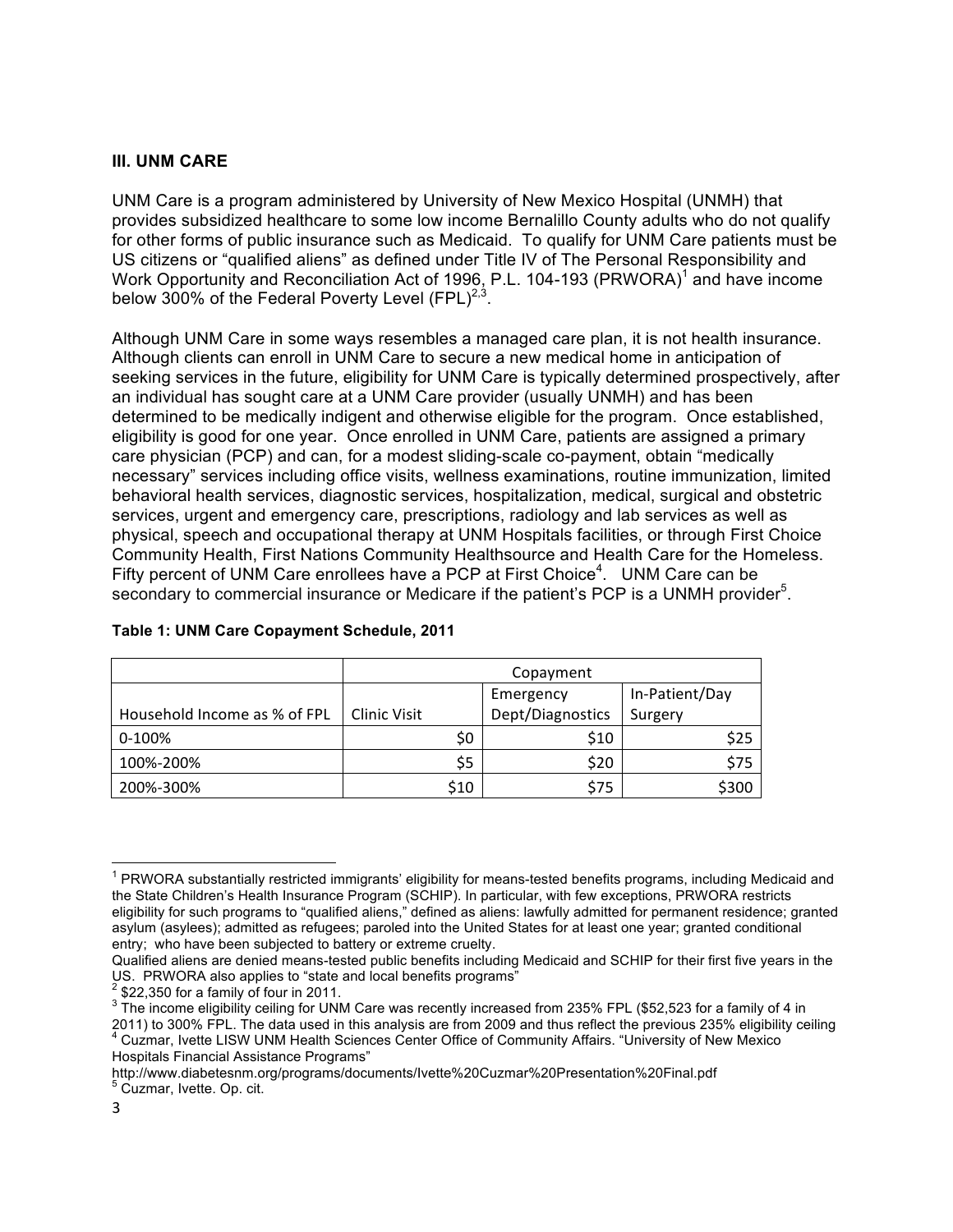In fiscal year 2010, 32,299 patients were enrolled in UNM Care. That year, UNM Care enrollees constituted 14.7% of University Hospital's patients and 41% of the hospital's charity care patients<sup>6</sup>.

Charity care accounts for about three quarters of the hospital's uncompensated care costs. Charity care is health care for the medically indigent that the hospital provides through one of its financial assistance programs, such as UNM Care. The hospital estimates its total 2010 cost of providing charity care at \$130.2 million<sup>7</sup>, of which charity care for Bernalillo County residents accounted for about 87% or \$113.6 million<sup>8</sup>. UNM Care for residents of Bernalillo County accounted for approximately three quarters of the hospital's Bernalillo County charity care cost or roughly \$87 million in 2010<sup>9</sup>.





 $\textsuperscript{6}$  UNMH 2010 Summit Report #17 Unique Patients by Payer Type<br>http://hospitals.unm.edu/about/finances/summit\_fy10/17-report.pdf

 $^7$  Charity care is one component of uncompensated care. In 2010, charity care accounted for 73% of the hospital's uncompensated care costs.

<sup>8</sup> UNMH 2010 Summit Report #1 UNCOMPENSATED CARE GROSS PATIENT BILLINGS, COSTS AND REVENUE

FUNDING THOSE COSTS. hospitals.unm.edu/about/finances/summit\_fy10/1-report.pdf<br><sup>9</sup> UNMH does not disaggregate the cost of UNM Care from other charity care costs in its 2010 published reports. However, in fiscal year 2008 UNM Care accounted for 76% of the hospital's Bernalillo County charity care costs. Bernalillo County's Relationship with Bernalillo County. New Mexico Voices for Children July, 2009.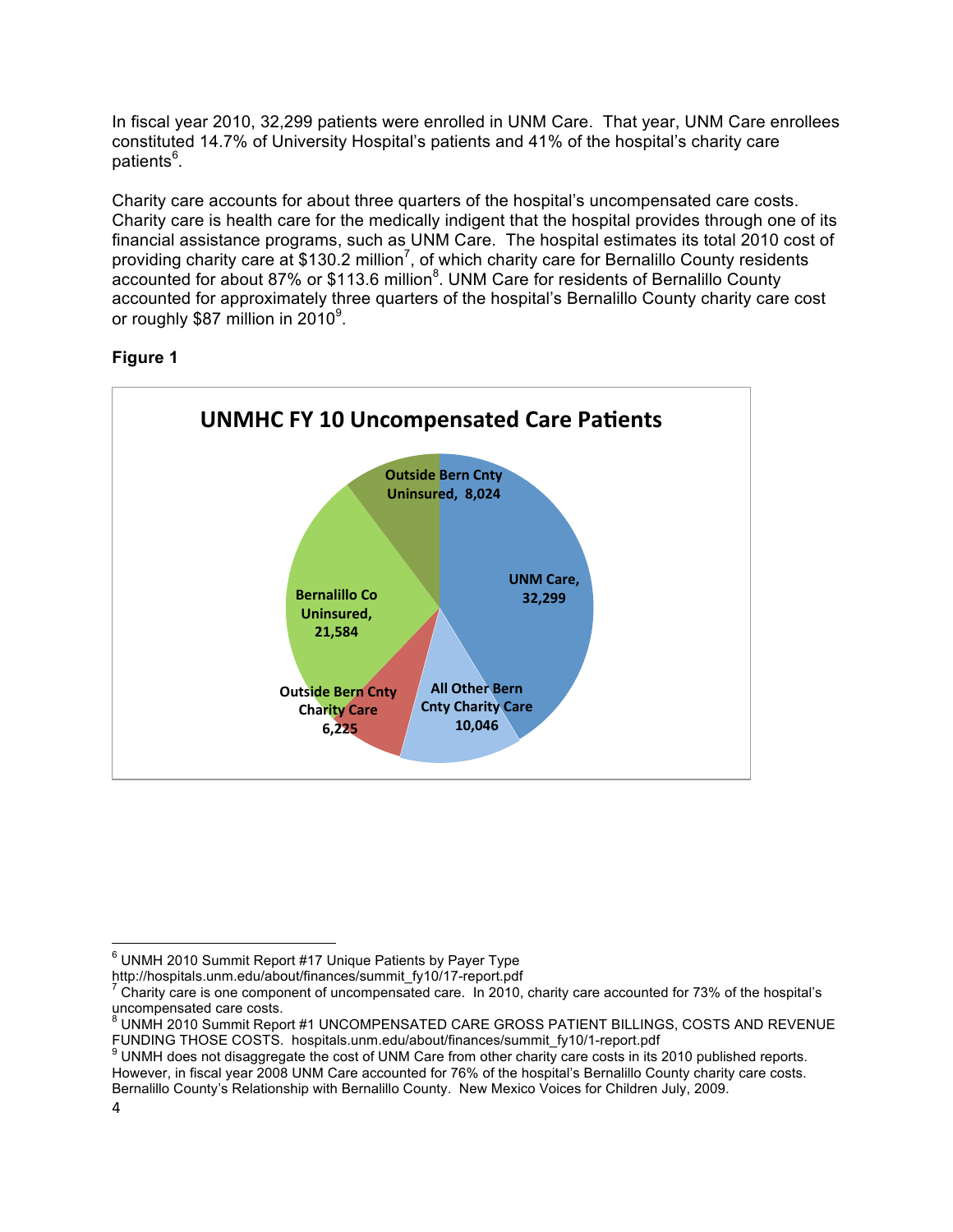## **Figure 2**



UNM hospital uses revenue from a variety of sources to offset its uncompensated care costs. These sources include county indigent funds, Medicaid and Medicare Disproportionate Share Hospital (DSH) funds, patient collections and local property tax in the form of a 6.4 mill levy imposed by Bernalillo County**.** The mill levy, which costs the owner of a \$100,000 home in Bernalillo County approximately \$213 annually, generated approximately \$79.7 million for fiscal year 2010 and \$90.6 million in fiscal year 2011. In total, UNMH received approximately \$142.3 million with which to offset its uncompensated care costs in 2010. The hospital estimates that the total cost of providing uncompensated care exceeded the revenue available to pay for it by about \$37 million in  $2010^{10}$ .

## **UNM CARE DEMOGRAPHICS**

The following UNM Care demographic statistics are derived from UNMH encounter data for 2009. That year, 20,239 UNM Care enrollees received care at UNMH. However, the hospital reports that UNM Care enrollment totaled 30,468 in 2009. Thus, the statistics presented below accurately characterize the roughly two thirds of UNM Care enrollees who obtained care at UNMH in 2009, but not necessarily the entire population of UNM Care enrollees.

The fact that one third of UNM Care enrollees do not appear in UNMH encounter data suggests that over thirty percent of UNM Care participants either obtained healthcare exclusively from one of the providers contracted to UNMH or did not receive healthcare in 2009.

!!!!!!!!!!!!!!!!!!!!!!!!!!!!!!!!!!!!!!!!!!!!!!!!!!!!!!!

<sup>10</sup> UNMH op. cit.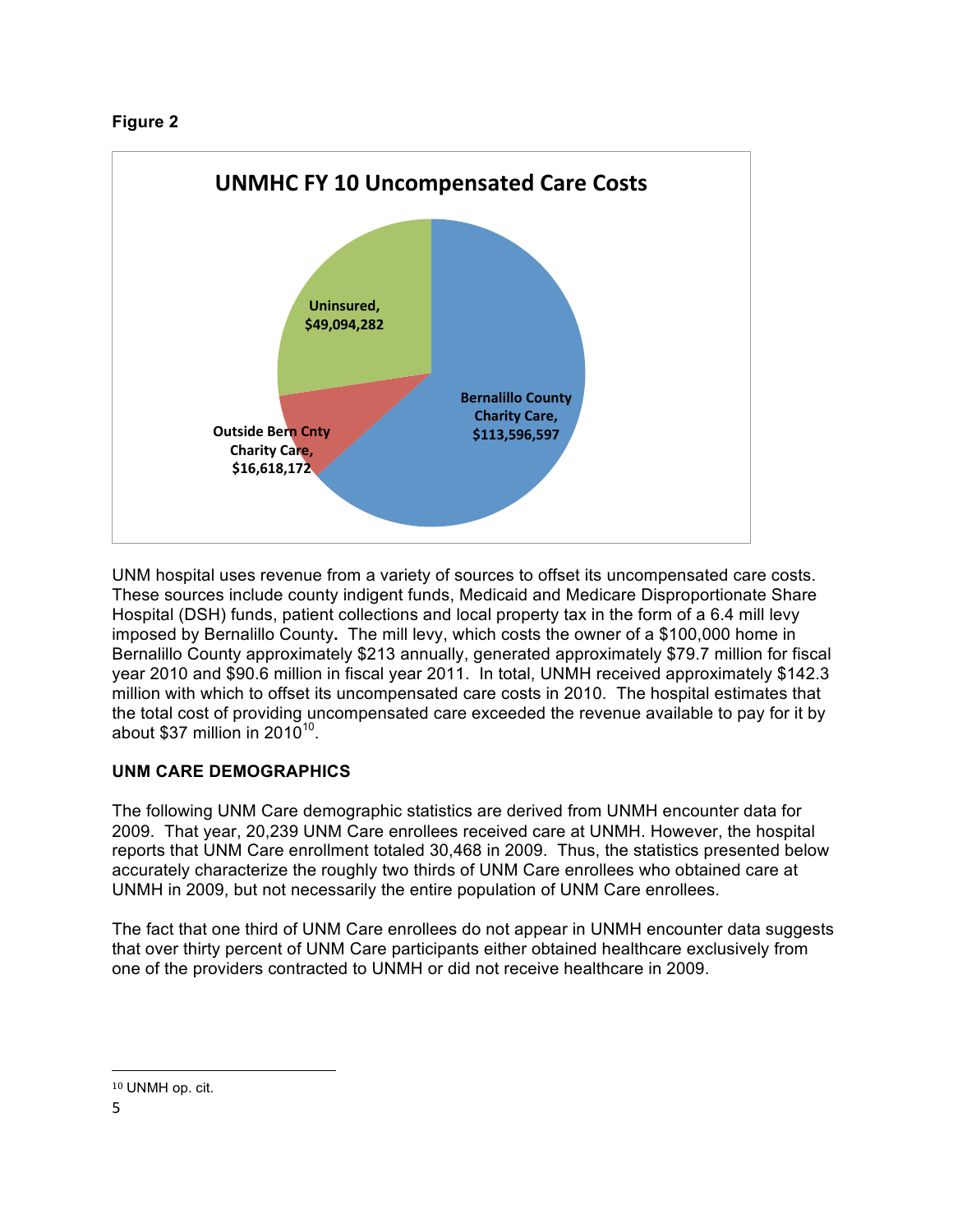| Age      | Percent |
|----------|---------|
| 18 to 19 | 3%      |
| 20 to 24 | 12%     |
| 25 to 29 | 12%     |
| 30 to 34 | 10%     |
| 35 to 39 | 10%     |
| 40 to 44 | 12%     |
| 45 to 49 | 13%     |
| 50 to 54 | 12%     |
| 55 to 59 | 9%      |
| 60 to 64 | 7%      |
| Total    | 100%    |

#### **TABLE 2: AGE DISTRIBUTION OF UNM CARE ENROLLEES SEEN AT UNMH IN 2009**

UNM Care is a program for low income adults not eligible for other public programs. Enrollees are roughly equally distributed across age categories between 19 through 64. The UNMH encounter data includes a small number of enrollees who are categorized as under 19 or over 65. These outliers were assumed to be the result of data entry errors and suppressed.

#### **TABLE 3: UNM CARE ENROLLEES SEEN AT UNMH IN 2009 BY RACE/ETHNICITY**

| Race/Ethnicity            | <b>UNM Care</b> | <b>Bernalillo</b><br>County Adults <sup>11</sup> |
|---------------------------|-----------------|--------------------------------------------------|
| Hispanic                  | 48.4%           | 43.4%                                            |
| Caucasian                 | 23.6%           | 46.4%                                            |
| <b>Native</b><br>American | 4.8%            | 4.5%                                             |
| Asian                     | 3.6%            | 2.4%                                             |
| African<br>American       | 3.4%            | 2.9%                                             |
| Other                     | 16.1%           | .04%                                             |
| Total                     | 100%            | 100%                                             |

According to the US Census, 99.6% of Bernalillo County residents fall into one of the major racial/ethnic classifications<sup>12</sup>. However, over 16% of UNM Care enrollees who were seen at UNMH in 2009 were categorized as "Other". It is likely that the vast majority of the individuals classified as "other" in the UNMH data would fall into one of the five major racial and ethnic classifications. This record-keeping anomaly makes a meaningful comparison of the racial and

!!!!!!!!!!!!!!!!!!!!!!!!!!!!!!!!!!!!!!!!!!!!!!!!!!!!!!!

<sup>11</sup> University of New Mexico Bureau of Business and Economic Research Compilation of 2010 Census data: Population 18 Years and Over by Race and Hispanic or Latino Origin: 2000 and 2010 http://bber.unm.edu/cens2010data.htm  $12$  Op. cit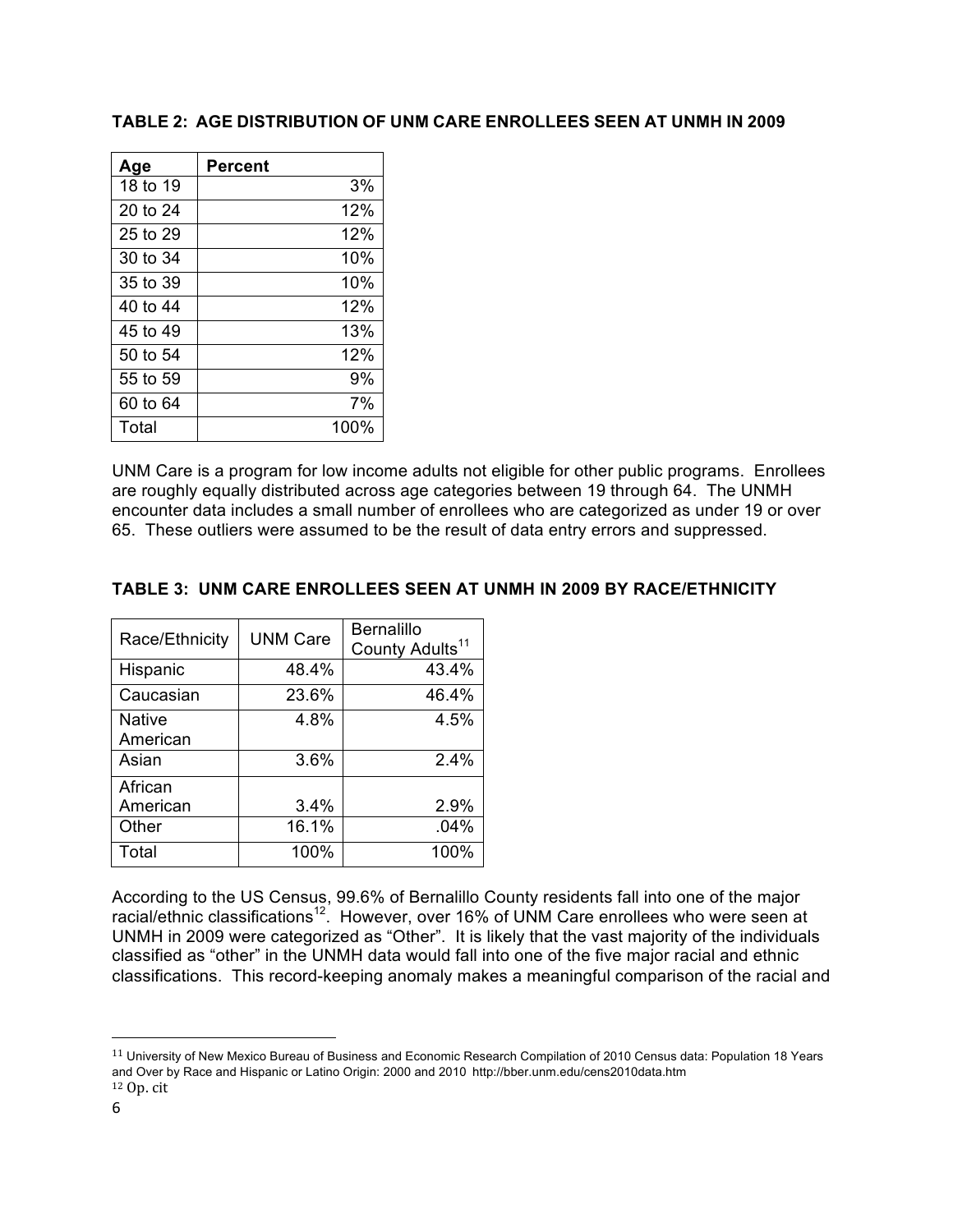ethnic characteristics of the UNM Care population to the adult population of Bernalillo County very difficult.

#### **TABLE 4: INCOME AS A PERCENT OF THE FEDERAL POVERTY LEVEL FOR UNM CARE ENROLLEES SEEN AT UNMH IN 2009**

| Household Income as %<br>FPI | Enrollees |
|------------------------------|-----------|
| <b>Under 100%</b>            | 67%       |
| 100%-200%                    | 29%       |
| Over 200%                    | 4%        |
| Total                        | $100\%$   |

Over two thirds of UNM Care enrollees seen at UNMH in 2009 lived in poverty. Overall, 96% of enrollees lived in households with income below twice the FPL. In 2009 the income eligibility ceiling for UNM Care was 235% of the FPL, yet the vast majority of enrollees had income well below the eligibility ceiling. Currently, the upper income limit for UNM care eligibility is 300% of the FPL, yet the majority of enrollees remain concentrated at or near the poverty threshold.

## **IV. FEDERAL HEALTHCARE REFORM**

Federal healthcare reform -- The Patient Protection and Affordable Care Act (PPACA) and The Health Care and Education Reconciliation Act of  $2010^{13}$  -- is expected to decrease the percentage of American adults who lack health insurance by over 50%. The percent of New Mexico adults who are uninsured is expected to decline even more -- falling from 28% to 12%.

An estimated 295,000 currently uninsured New Mexico adults will likely become insured as a result of healthcare reform<sup>14</sup>. Many of the newly insured will previously have been recipients of publicly-funded indigent and charity care. Between 2014 and 2019 New Mexico state and local governments are expected to save between \$344 and \$516 million in charity care costs<sup>15</sup>.

Healthcare reform contains numerous provisions that take effect over several years beginning in 2010. The new laws improve access to health insurance and health care in a variety of ways: they regulate many insurance industry practices, reform and streamline the administration of public programs like Medicaid and Medicare, mandate that nearly all persons obtain health insurance or pay a penalty and make health insurance much more affordable, particularly for low income households and small businesses. While all of these changes have the potential to impact UNMH and thus UNM Care, this analysis focuses on the components of PPACA that

<sup>&</sup>lt;sup>13</sup> The Patient Protection and Affordable Care Act of 2009 (Public Law 111-148) and The Health Care and Education Reconciliation Act of 2010 (Public Law 111-152)

 $14$  Who Will Be Uninsured After Health Insurance Reform? Matthew Buettgens, Urban Institute; Mark A. Hall, Wake Forest University March 2011 http://www.urban.org/uploadedpdf/1001520-Uninsured-After-Health-Insurance-Reform.pdf

<sup>15</sup> http://www.urban.org/uploadedpdf/412361-consider-savings.pdf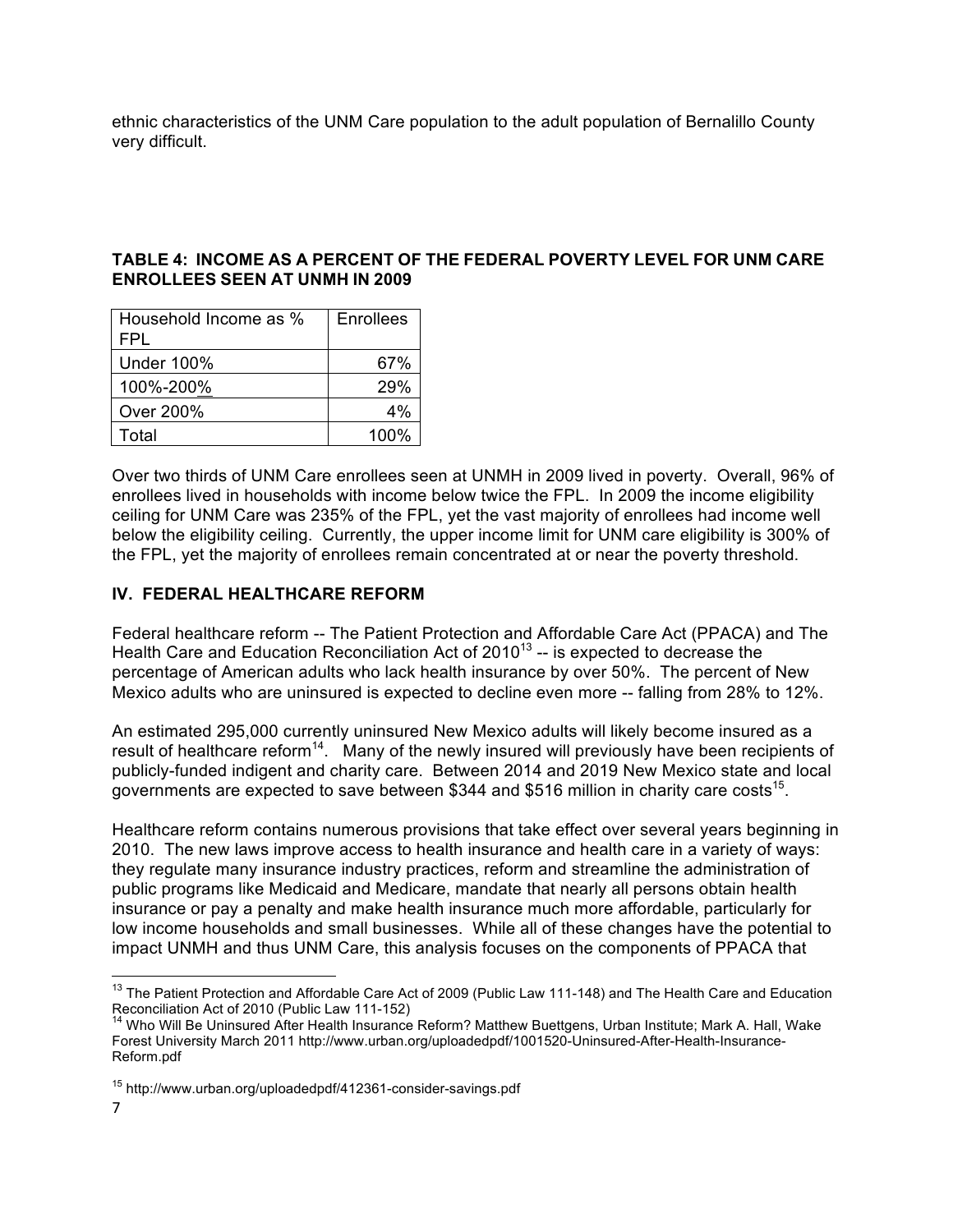directly enhance health insurance access and affordability, as these policies will have the most immediate impact on health insurance rates and enrollment in UNM Care.

Beginning January 1, 2014, Medicaid eligibility will expand to cover adults up to 133% FPL. A five percent additional income disregard makes the effective eligibility ceiling 138% FPL. Currently, New Mexico Medicaid covers children and pregnant women up to 235% FPL and some parents below  $67\%$  FPL<sup>16</sup>. The eligibility expansion is expected to increase enrollment in New Mexico Medicaid by approximately 28% or between 150,000 and 200,000 new enrollees.

The Medicaid expansion to adults below 138% of the FPL will have, by far, the largest impact on UNM Care. Approximately 82% of adults enrolled in UNM Care who received services at UNMH in 2009 were below 138% FPL. UNM Care currently follows the same standard used by Medicaid (PRWORA Title IV) to determine immigrants' eligibility for benefits, thus no current UNM Care enrollees should be excluded from coverage under the Medicaid expansion on the basis of immigration status. In order to be eligible for UNM Care an individual must be *ineligible*  for other public healthcare programs. Thus, the expansion of Medicaid will automatically render most current UNM Care enrollees ineligible for the program. PPACA authorizes some hospitals to make presumptive eligibility determinations for Medicaid. Thus, Medicaid-eligible UNM Care enrollees will likely be enrolled in Medicaid the next time they seek care at UNMH.

The approximately 18% of UNM Care enrollees who do not qualify for Medicaid will be eligible to purchase private insurance on the newly created health insurance exchanges at deeply discounted rates if they cannot obtain affordable coverage through their employer. Tax credits for the provision of health insurance by small employers are expected to increase the amount of employer-sponsored health insurance, but many low income people are unemployed or underemployed and not all employer-sponsored coverage will be affordable to low wage workers. Hence, the majority of UNM Care enrollees who obtain private coverage are expected to do so on the health insurance exchange.

State health insurance exchanges will commence operations on January 1, 2014. Exchanges are not insurers, but rather marketplaces where individuals and small businesses can compare policies and purchase insurance.

PPACA provides federal subsidies in the form of advanceable, refundable tax credits for people under age 65 with income between 133% and 400% FPL who purchase coverage on their own in a health insurance exchange and are not covered through their employer, Medicare or Medicaid<sup>17</sup>. Undocumented immigrants are denied premium credits, however, legal immigrants denied Medicaid because they have been in the country less than five years *will* qualify for premium tax credits that cap the maximum premium they must pay at less than 2% of their annual income.

Premium credits will substantially reduce the cost of health insurance for low and moderate income households. PPACA establishes the maximum percentage of income an individual is required to pay for insurance purchased on the exchange. Maximum percentages range from 2% of income for individuals or families below 133% FPL to 9.5% for income for households at 300%-400% FPL (Table 5). The 18% of UNM Care enrollees with income too high to qualify for Medicaid who do not obtain coverage through their employer will qualify for these credits.

<sup>&</sup>lt;sup>16</sup> Kaiser State Health Facts Income Eligibility-Low Income Adults-New Mexico. www.statehealthfacts.org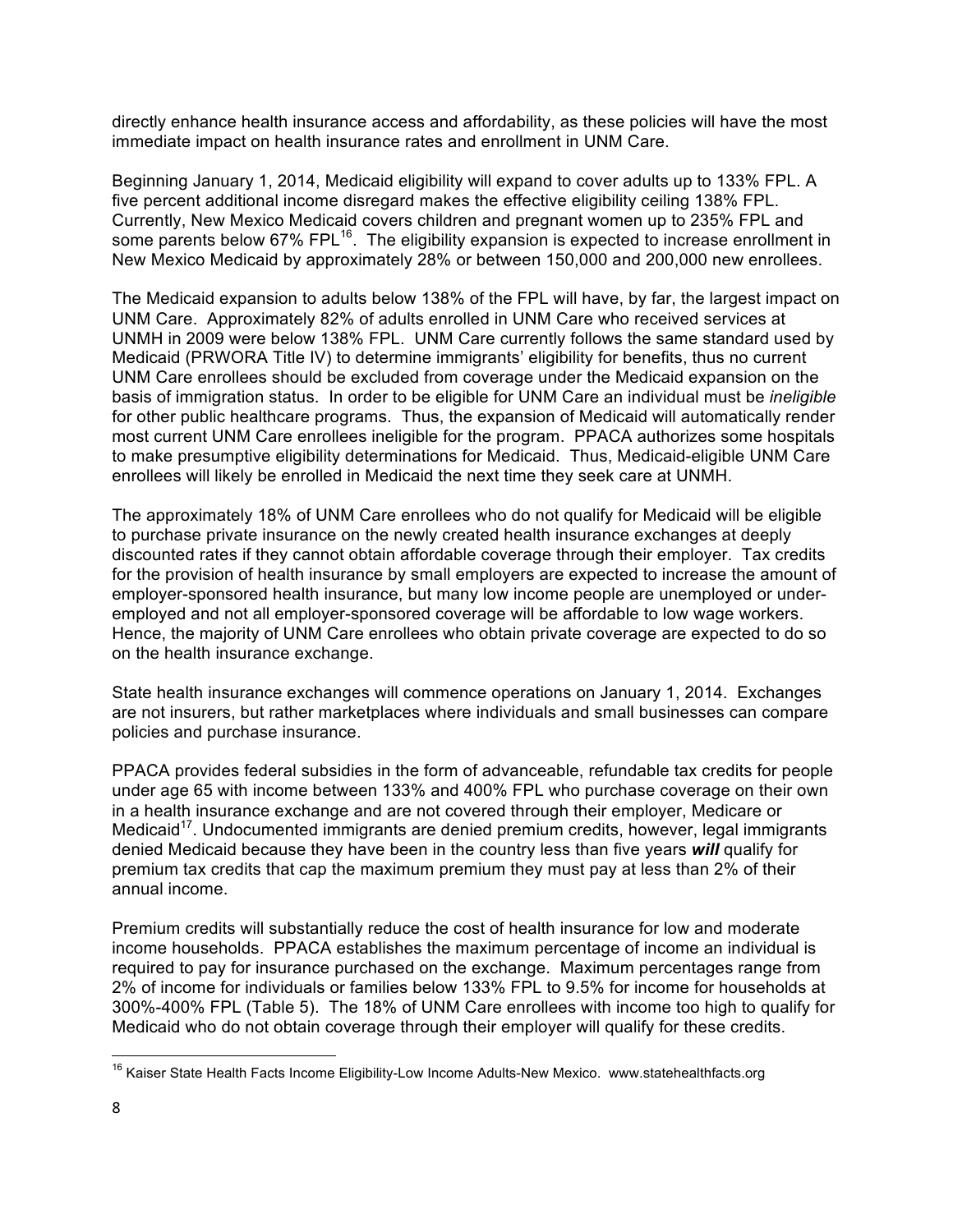#### **TABLE 5: INDIVIDUAL INSURANCE SUBSIDIES BY INCOME AS A PERCENT OF THE FEDERAL POVERTY LEVEL**

|                                                                                                          | Maximum<br>Premium as | Maximum Annual Family Premium by Family Size |            |            |            |  |
|----------------------------------------------------------------------------------------------------------|-----------------------|----------------------------------------------|------------|------------|------------|--|
|                                                                                                          | a % of<br>Income      |                                              |            |            |            |  |
|                                                                                                          | (2014)                |                                              |            |            |            |  |
| <b>FPL</b>                                                                                               |                       |                                              | 2          | 3          | 4          |  |
|                                                                                                          | Medicaid /            | Medicaid /                                   | Medicaid / | Medicaid / | Medicaid / |  |
| 100%                                                                                                     | $2\%^*$               | $2\%$ *                                      | $2\%^*$    | $2\%$ *    | $2\%$ *    |  |
|                                                                                                          | Medicaid /            | Medicaid /                                   | Medicaid / | Medicaid / | Medicaid / |  |
| 133%                                                                                                     | $2\%^*$               | $2\%$ *                                      | $2\%^*$    | $2\%$ *    | $2\%$ *    |  |
| 133.01%                                                                                                  | 3.0%                  | \$487                                        | \$656      | \$824      | \$992      |  |
| 150%                                                                                                     | 4.0%                  | \$650                                        | \$874      | \$1,099    | \$1,323    |  |
| 200%                                                                                                     | 6.3%                  | \$1,365                                      | \$1,836    | \$2,307    | \$2,778    |  |
| 250%                                                                                                     | 8.05%                 | \$2,180                                      | \$2,932    | \$3,685    | \$4,438    |  |
| 300%                                                                                                     | 9.5%                  | \$3,087                                      | \$4,152    | \$5,218    | \$6,284    |  |
| 350%                                                                                                     | 9.5%                  | \$3,601                                      | \$4,845    | \$6,088    | \$7,332    |  |
| 400%                                                                                                     | 9.5%                  | \$4,115                                      | \$5,537    | \$6,958    | \$8,379    |  |
| * Logal immigrants who have been in the UC for lose than E veare do not qualify for Medicaid but thou do |                       |                                              |            |            |            |  |

**\***Legal immigrants who have been in the US for less than 5 years do not qualify for Medicaid but they do qualify for premium credits. If they are below 133% FPL, premium credits will keep their maximum premium below 2% of annual income.

Source: Congressional Research Service Health Insurance Premium Credits Under PPACA (P.L. 111-148) April 6, 2010

http://liberalarts.iupui.edu/economics/uploads/docs/jeanabrahamcrscredits.pdf

The uptake rate for private insurance subsidized by federal premium credits by low income adults who do not qualify for Medicaid is difficult to predict. However, when surveyed by the New Mexico Office of Healthcare Reform (NMOHR) in March of 2011, 84% of uninsured New Mexicans reported that they lacked insurance because they could not afford it and 81% stated that they were likely to utilize a health insurance exchange to purchase insurance if one were  $a$ vailable $18$ .

Premium assistance and cost sharing limits will reduce the cost of health insurance by an average of approximately 56% to 59%<sup>19</sup>, thus it seems reasonable to assume that at least one half of the 5,545 UNM Care enrollees with income too high to qualify for Medicaid will obtain private health insurance through the exchange. UNMH encounter data and reports published by UNMH do not contain information on the employment status of UNM Care enrollees. However, only 25% of respondents to the NMOHR survey reported having year-round full-time

<sup>18</sup> New Mexico Office of Healthcare Reform Uninsured Adult Household Survey May 2011

http://www.hsd.state.nm.us/pdf/hcr/Uninsured%20Survey%20Final%20Report%20June%202011.pdf <sup>19</sup> What Healthcare Reform Means to New Mexicans. Senator Jeff Bingaman http://bingaman.senate.gov/policy/hcrnm.pdf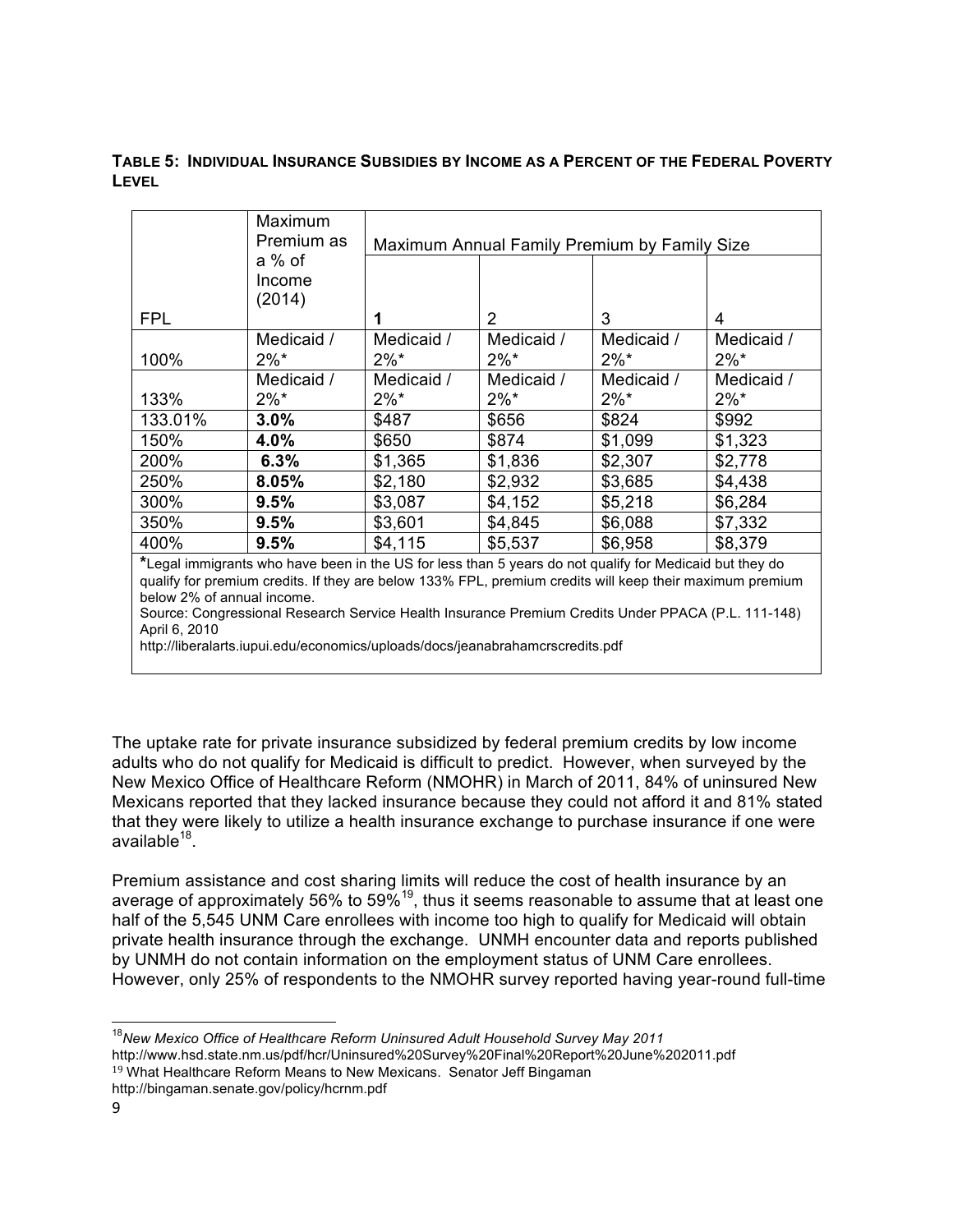employment . As discussed above, a relatively small but also indeterminate number of UNM Care enrollees are likely to become ensured through their employer.

|                   |        |       | Eligibility |                        |  |
|-------------------|--------|-------|-------------|------------------------|--|
| % FPL             | Adults | Total | Medicaid    | <b>Premium Credits</b> |  |
| <b>Under 100%</b> |        |       |             |                        |  |
|                   | 20,414 | 67%   | 25,014      |                        |  |
| 100-133%          |        |       | (82% of     | n/a                    |  |
| (approx)          | 4,599  | 15%   | enrollees)  |                        |  |
| 134%-200%         |        |       |             | 5,455                  |  |
|                   | 4,245  | 14%   |             | (18% of                |  |
| >200%             |        |       | n/a         | enrollees)             |  |
|                   | 1,209  | 4%    |             |                        |  |
| total             |        |       |             |                        |  |
|                   | 30,468 | 100%  |             |                        |  |

## **Table 6: Eligibility of Current UNM Care Enrollees for Medicaid and Premium Tax Credits as of January 14, 2014**

## **Who Will Remain Uninsured?**

Even after full implementation of healthcare reform, about 8% of Americans and 12% of New Mexico adults will remain without health insurance. However, because they utilize healthcare and are among the population of low income uninsured targeted by the Medicaid expansion and premium credits, the percentage of UNM Care enrollees who "slip through the cracks" and remain uninsured is likely to be much lower than the average rate of un-insurance for New Mexicans overall. In fact, after January 2014, all current UNM Care enrollees will be eligible for some form of affordable coverage and, due to their prior utilization of health care, enrollment in UNM Care and the authority for hospitals to make presumptive eligibility determinations the uptake rate for coverage among UNM Care enrollees is likely to be very high. Assuming that all those eligible for Medicaid eventually enroll and that only half those eligible for premium subsidies obtain coverage, it is likely over 91% of people currently enrolled in UNM Care will obtain health insurance as a result of healthcare reform.

But this does not mean that there will no longer be a need for charity care in Bernalillo County. Not everyone who becomes eligible for Medicaid or health insurance subsidies will take advantage of the opportunity to become insured. Some people, like immigrants who have been legalized for less than five years, will be unable to access Medicaid despite being below 138% FPL, and still others, like undocumented immigrants, will be unable to access any public programs or insurance subsidies what-so-ever.

The specific characteristics of the New Mexicans likely to remain uninsured after full implementation of healthcare reform remain uncertain. Most of the non-elderly uninsured adults, will, however, will fall into one of four broad categories: (1) People who are Medicaid eligible but un-enrolled, (2) "unauthorized immigrants", (3) people exempt from the individual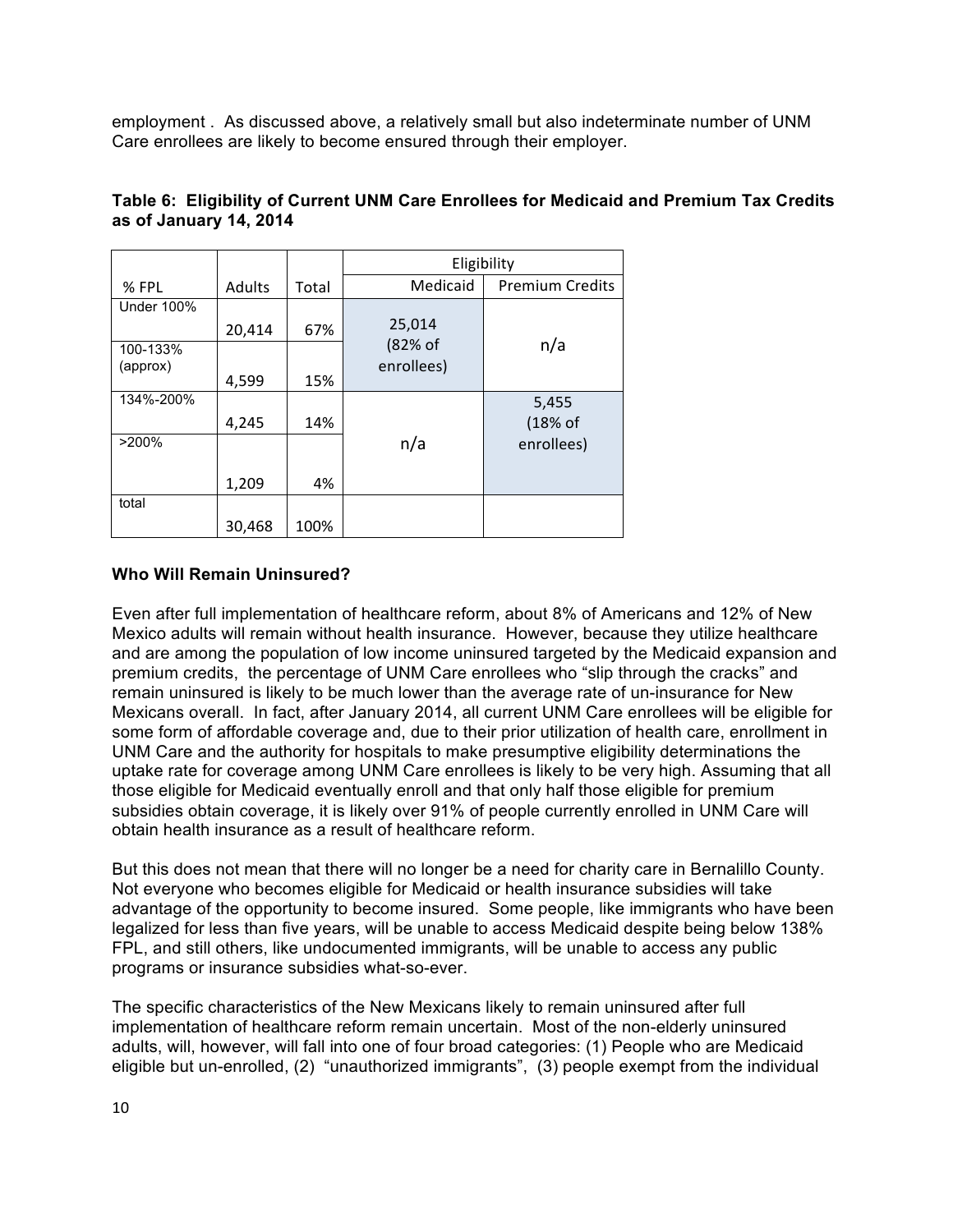mandate, and (4) people who choose to remain uninsured despite penalties or the availability of heavily subsidized coverage.

- 1. Medicaid Eligible but Un-enrolled The Urban Institute predicts that nationally 37% of the post-healthcare reform uninsured will be Medicaid eligible but un-enrolled<sup>20</sup>. Most Medicaid-eligible UNM Care participants, however, are expected to enroll. PPACA authorizes hospitals participating in a state plan to make presumptive eligibility determinations for adults, thus most UNM Care patients are expected to be enrolled in Medicaid by their provider when they next seek healthcare.
- 2. Unauthorized Immigrants Between one quarter and one third of New Mexicans who remain uninsured will be undocumented immigrants. Also ineligible for Medicaid and SCHIP are legal immigrants who have been in the US less than five years.

More than half of the immigrants who are denied Medicaid coverage under healthcare reform will be below 138 percent of the federal poverty level, so their emergency care will be covered by Emergency Medical Services for Aliens (EMSA). EMSA provides Medicaid coverage of emergency services for certain non-citizens who do not meet the immigration criteria for Medicaid but are otherwise eligible. In 2009, EMSA paid approximately \$17 million for 1,970 visits to UNMH by 1,611 low income immigrants.

It is also worth noting that Bernalillo County residents who were uninsured and did not qualify for any public programs including UNM Care accounted for roughly 10% of UNMH patients and 27% of UNMH's total uncompensated care cost in 2010. Only 16% of New Mexico's uninsured have annual household income in excess of \$40,000 $^{21}$ . Thus, while it is likely that some of the uninsured did not qualify for public programs on the basis of income or assets, a large percentage were disqualified on the basis of immigration status.

Precise estimates are hard to come by for obvious reasons, but there are probably about 28,000 undocumented immigrants residing in Bernalillo County<sup>22</sup>. The majority of undocumented immigrants are both low income and uninsured.

- 3. Exempt from the individual mandate -- Some of those who remain uninsured after full implementation will qualify for one of the exemptions from the individual health insurance mandate. Exempt from the individual mandate are people for whom there is no affordable coverage available (hardship exemption), Native Americans, prisoners and people with religious objections.
	- a. Hardship exemption -- People who would have to pay more than 8% of their annual income for the *least expensive* plan available are exempt from the tax

!!!!!!!!!!!!!!!!!!!!!!!!!!!!!!!!!!!!!!!!!!!!!!!!!!!!!!!

<sup>&</sup>lt;sup>20</sup> Who Will Be Uninsured After Health Insurance Reform? Matthew Buettgens, Urban Institute; Mark A. Hall, Wake Forest University March 2011 http://www.urban.org/uploadedpdf/1001520-Uninsured-After-Health-Insurance-Reform.pdf

<sup>21</sup> *New Mexico Office of Healthcare Reform Uninsured Adult Household Survey May 2011* 

http://www.hsd.state.nm.us/pdf/hcr/Uninsured%20Survey%20Final%20Report%20June%202011.pdf <sup>22</sup> The Pew Hispanic Center http://pewhispanic.org/files/reports/133.pdf estimates that undocumented immigrants make up about 4.3% of New Mexico's population and 5.6% of the state's workforce. The estimate for Bernalillo County assumes that the proportion of undocumented immigrants in the County is proportional to that of the state overall.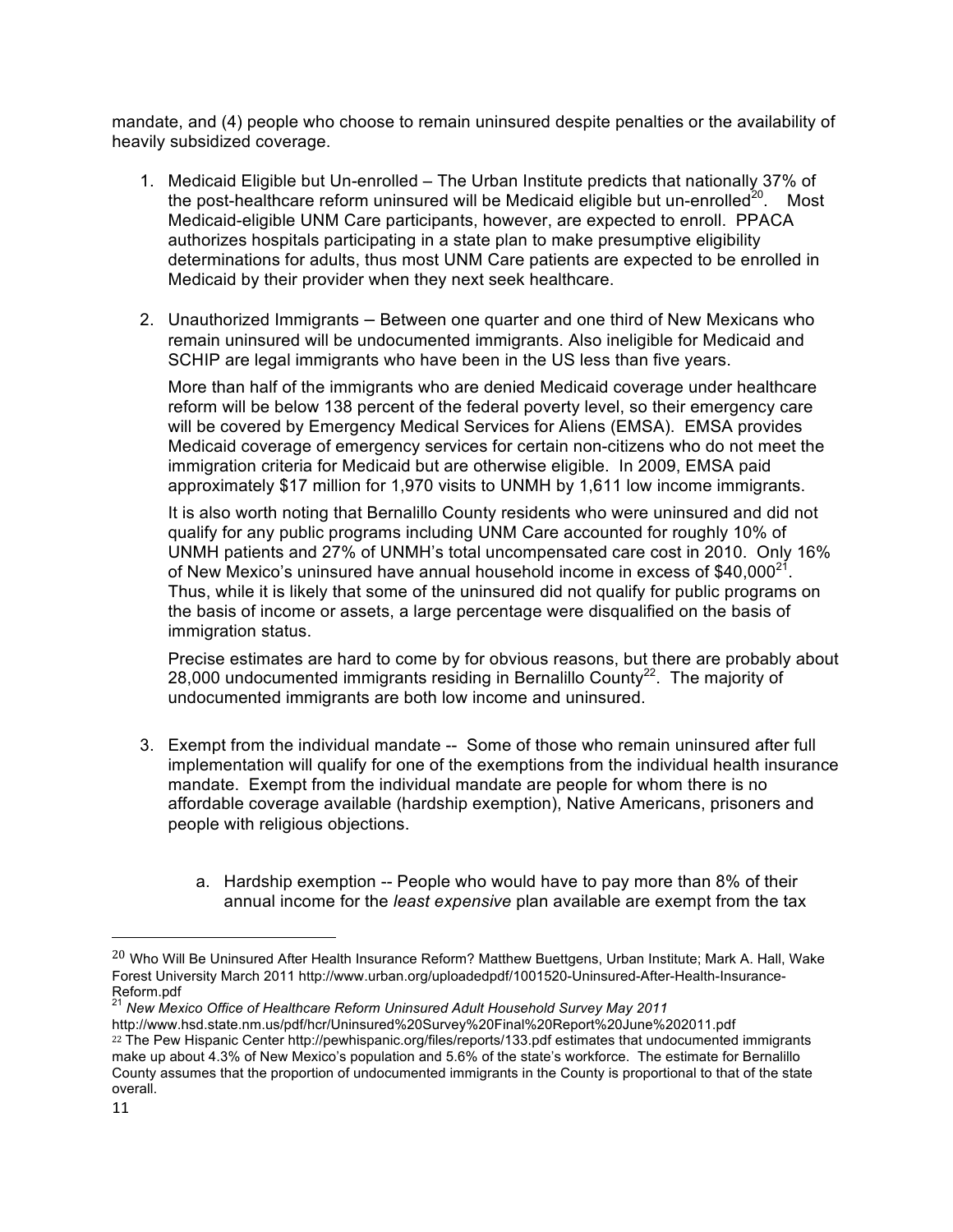penalty for not having coverage. Since the tax credits are tied to premiums for mid-cost coverage, very few people below 400% FPL will fall into this category. Most of those that do would be older, reflecting the ability of insurers to substantially vary their premium rates based on age, for individual and smallgroup purchasers. The Urban Institute predicts that nationally 16% of posthealthcare reform uninsured adults will be exempt from the individual mandate on the basis of affordability. A small percentage of the older UNM Care with income above the Medicaid eligibility threshold may fall into this category.

b. Native American exemption – Healthcare reform includes many benefits for Native Americans including improvements to the IHS, access for some tribal organizations to participation in the Federal Employees Health System, no costsharing and more frequent enrollment periods for policies purchased on the health insurance exchange, and the expansion of Medicaid. In recognition of tribal sovereignty, however, Native Americans are exempt from the individual mandate and accompanying penalties. Many Native Americans will gain health insurance under healthcare reform. However, Native Americans have historically low rates of participation in public programs for which they qualify, including Medicaid and Medicare and are somewhat less likely to participate in the federal tax system through which the health insurance subsidies are administered. Native American respondents to the New Mexico Office of Healthcare Reform's March 2011 survey of the uninsured were twice as likely as Anglo and Hispanic respondents to report that they lacked health insurance because they were "healthy and didn't need it", "health insurance isn't important to me" and "I have access to adequate health care without health insurance". A small number of these individuals may seek indigent healthcare at UNMH. But even if one half of the Native American UNM Care enrollees who don't qualify for Medicaid seek charity care at UNMH they will total only about 134 patients or about one tenth of one percent of current enrollment.

3. Un-enrolled despite penalties or subsidies -- Some people who remain uninsured will do so by choice and pay the tax penalties rather than enroll in coverage. These individuals are less likely to be candidates for indigent care, as the individual mandate applies only to people above the poverty threshold and is only enforceable for people who file federal income taxes.

## **V. Opportunities for Implementation**

Healthcare reform will reduce the number people eligible for UNM Care under current rules by over 90%. This determination can be made with a fair degree of certainty with just the limited data currently available. However, additional data on employment status, access to employersponsored insurance, income and household composition for UNM Care recipients would assist in gaining a better understanding of the indigent and charity care population and thus in designing and implementing outreach to ensure that this population receives the maximal benefit from healthcare reform.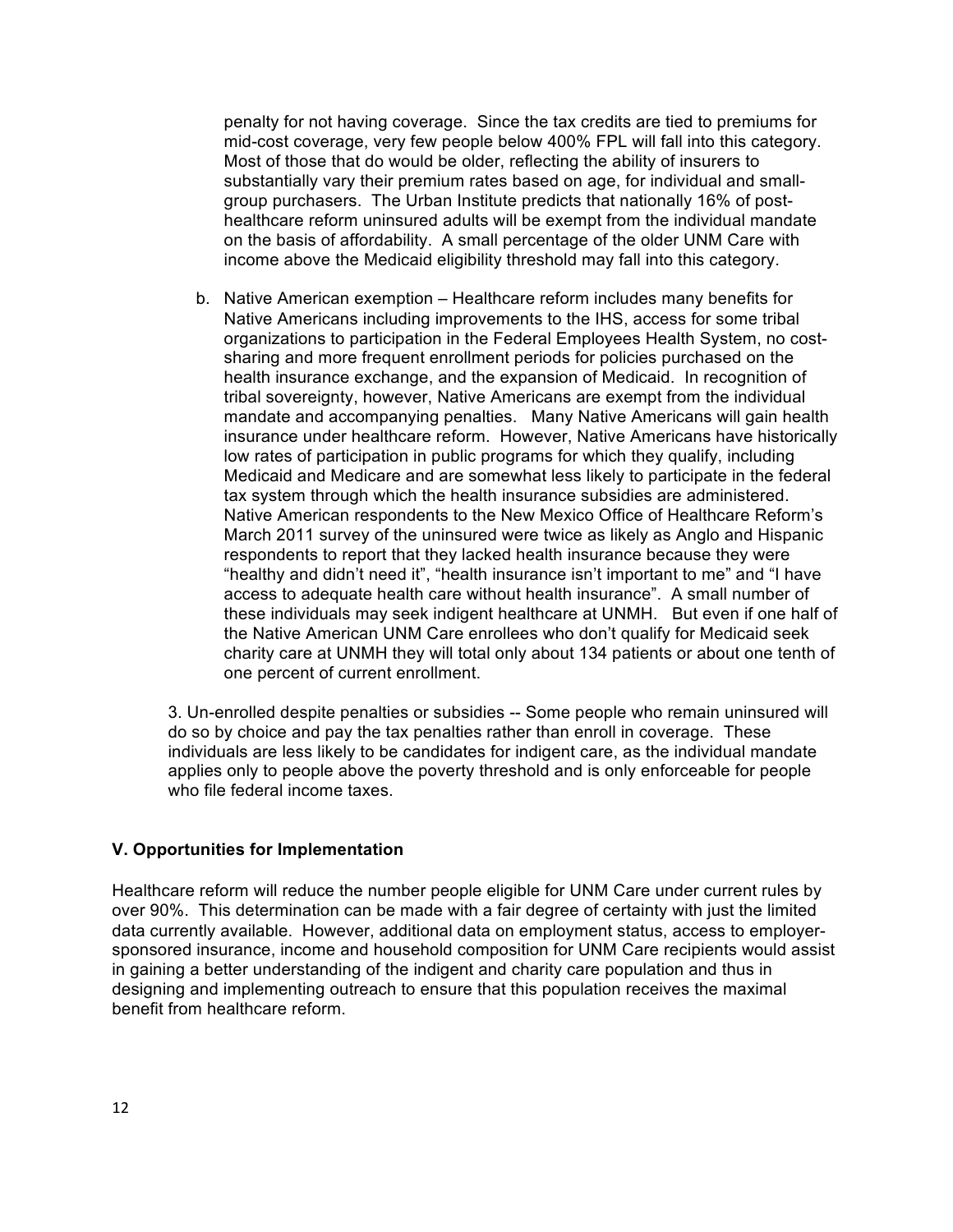## **Recommended Action:**

- 1. UNM Care can and should maintain access to care for low-income uninsured until all elements of insurance reform are implemented, and, once reforms are in place, actively assist in making enrollment and retention in subsidized public and private insurance options simple and affordable**.**
- 2. Patient Financial Services should conduct an independent chart review of UNM Care enrollees to help determine the following characteristics of UNM Care enrollees :
	- a. Employment status
	- b. Income
	- c. Presence of children
	- d. Family structure -- one and two parent families as well as grandparents raising their grandchildren
	- e. Healthcare utilization patterns
	- f. Health status
	- g. Secondary insurance

To make the best use of this data the chart review should be undertaken as soon as possible.

- 3. Provide UNM Care statistics in greater detail and on a quarterly or monthly basis. Quarterly statistics should include, but not be limited to:
	- a. Enrollment patterns
	- b. Number and percent of total enrollees that utilize services
	- c. Point of service utilized
	- *d.* New enrollments by enrollment site.
- 4. Implement a system of clear and frequent communication with Bernalillo County officials while the healthcare reform transition takes place.
- 5. Also helpful in helping to determine the future of UNM Care and other indigent programs would be data on the populations, including immigrants, likely to remain uninsured after full implementation of healthcare reform.
- 6. To keep UNM Care relevant to the community it serves, UNMH might revisit its policy of excluding undocumented and newly legalized immigrants from UNM Care. There are strong public health and efficiency arguments for providing adequate healthcare, including preventive care, to all Bernalillo County residents regardless of immigration status.